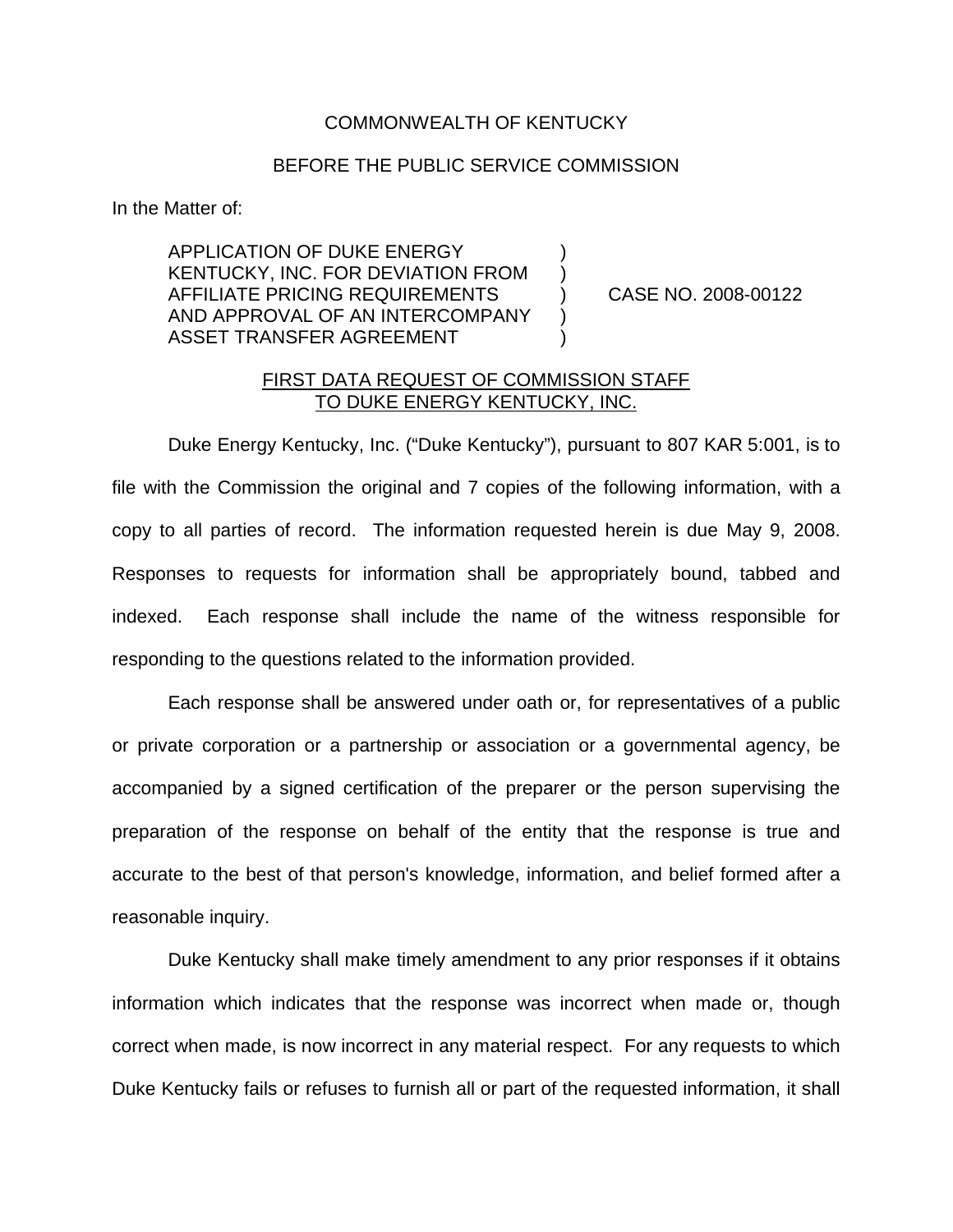provide a written explanation of the specific grounds for its failure to completely and precisely respond.

Careful attention shall be given to copied material to ensure that it is legible. When the requested information has been previously provided in this proceeding in the requested format, reference may be made to the specific location of that information in responding to this request. When applicable, the requested information shall be separately provided for total company operations and jurisdictional operations.

1. Refer to page 1 of the Intercompany Asset Transfer Agreement ("Agreement") which provides that the Operating Companies maintain inventory and other assets for the operation and maintenance of their respective electric utility and, as to Duke Energy Ohio ("Duke Ohio") and Duke Kentucky, with respect to their gas utility.

a. Describe how the Agreement applies to Duke Kentucky's gas operations.

b. Provide examples of the types of gas assets that may be subject to transfer.

2. Since KRS 278.218 is applicable only to electric assets, state whether Duke Kentucky will agree to be bound by the same terms of that statute if it plans to transfer any gas assets.

3. Refer to Section 1.2 of the Agreement which defines "cost" to include "stores." Describe in detail what is meant by the term "stores."

4. Refer to Paragraph 12(b) of the Application. This paragraph refers to the transfer of "non-inventory items." Neither the Agreement nor the Application defines "non-inventory items." Explain the term and provide examples of potential "noninventory items."

-2- Case No. 2008-00122